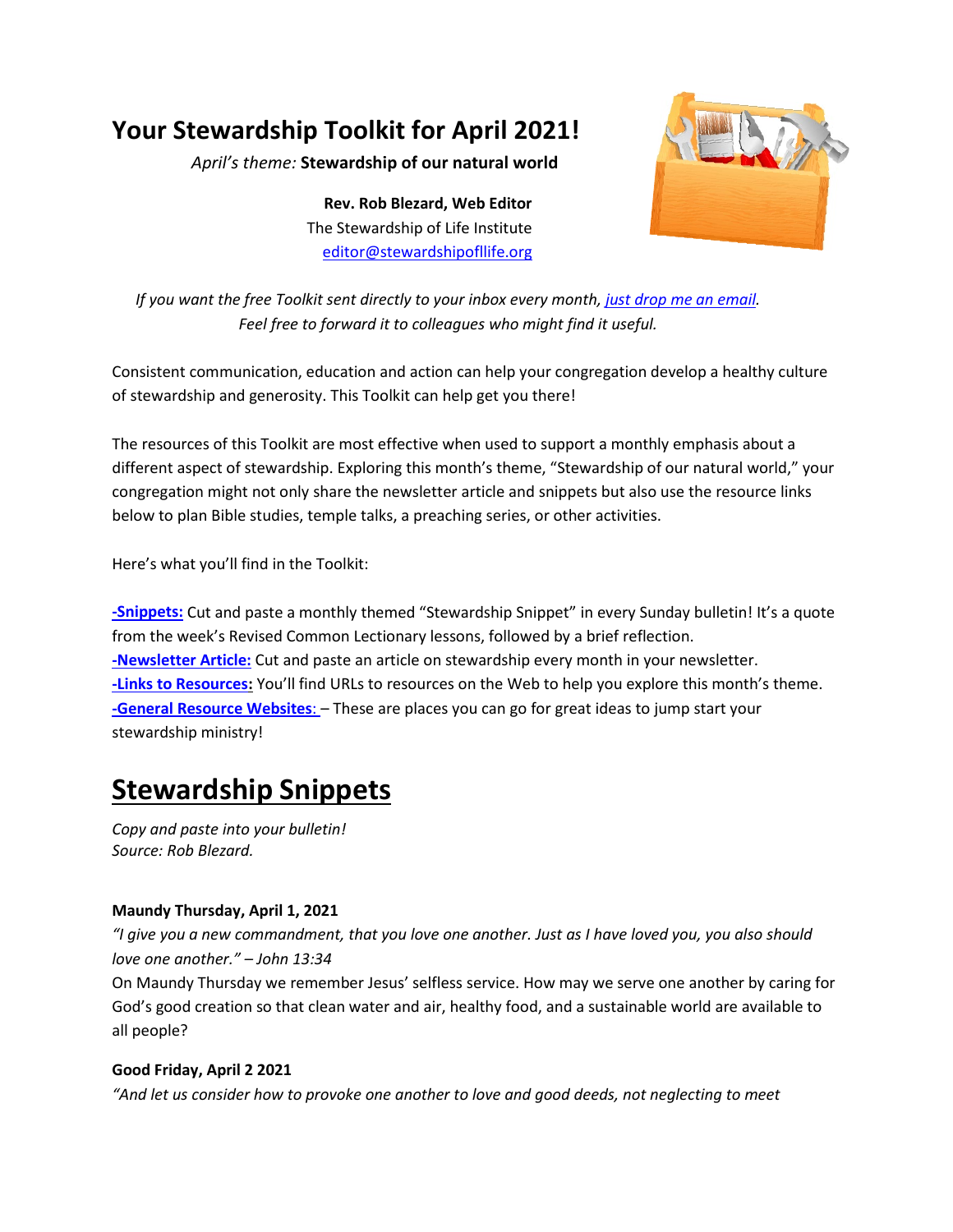*together, as is the habit of some, but encouraging one another, and all the more as you see the Day approaching."* –Hebrews 10:24-25

Today we recall Jesus' cruel death at the hands of empire. As the Body of Christ, we remember we have greater capacity to do the hard holy work of love and care for all that God has and continues to create.

#### **Resurrection of the Lord, April 4, 2021**

*So [the women] went out and fled from the tomb, for terror and amazement had seized them; and they said nothing to any one, for they were afraid.* –Mark 16:8

How often has fear silenced you? Too often Christians are afraid to speak up about creation care. Let us take a deep breath and put aside our fear, trusting the God of resurrection hope to guide our words and deeds as we work for a cleaner, sustainable world.

#### **Second Sunday of Easter, April 11, 2021**

*"If we say we have no sin, we deceive ourselves, and the truth is not in us."* – 1 John 1:8 The Creator of all has given us responsibility for our home planet. If we say we have no responsibility for being good stewards of creation, we also deceive ourselves. May we rise to the task and work for the good that God breathes into existence.

#### **Third Sunday of Easter, April 18, 2021**

#### *"You are witnesses of these things."* – Luke 24:48

Jesus appears to his disciples and gives them a mind-opening experience. As witnesses they are charged with telling the truth of their experience. We, too, are witnesses charged with telling the truth. How might you share the truth about creation care and climate change in our polarized culture?

#### **Fourth Sunday of Easter, April 25, 2021**

*"Little children, let us love, not in word or speech, but in truth and action."* -- 1 John 3:18 Care of God's good creation is love in truth and action. Ponder how you might better exhibit this love through your care of our planet and all that God has created. What one small step might you take this week?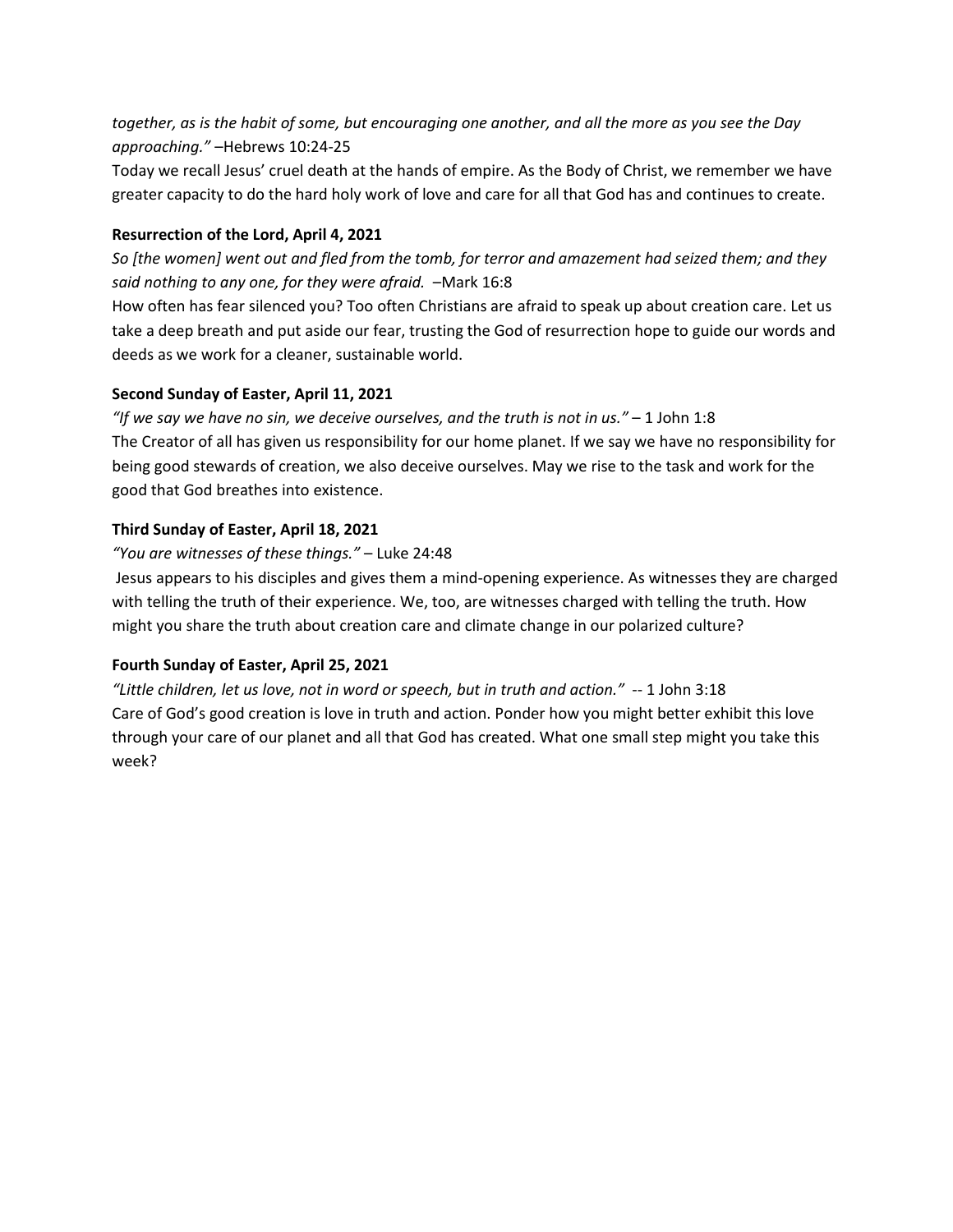## <span id="page-2-0"></span>**April 2021 newsletter article** (285 words)

*Select the article below, or one of more than four dozen in th[e Toolkit Newsletter Article Archive.](https://thestewardshipguy.com/newsletter-articles/) Reprint permission is granted for local congregational use. Just copy and paste into your newsletter! Please include the copyright notice. Other uses please inquire: editor@stewardshipoflife.org.*

### *Stewards of our natural world*

*"God saw everything that God had made, and indeed, it was very good."* **–Genesis 1:31**

Type "glacier loss" into an internet search engine, examine photos of ice sheets today versus just a few decades ago, and you will draw the same conclusion as the world's best scientists: We are losing ice, and fast.

But melting glaciers is just one of the many crises facing our natural world. Stressed by warming temperatures, rising sea levels, shifting weather patterns, acidifying ocean waters, and pollution of land, air and water, nature itself is under grave threat. Thousands of species of insects, plants and animals are going extinct as habitat, from coral reefs to rainforests to estuaries, is destroyed.

"Our planet is in crisis," says campaignfornature.org. "The natural world is disappearing at an unprecedented rate."

For God's people, appointed as caretakers of God's creation, this is not just troubling news but also a call to action.

This April 22, the 51<sup>st</sup> Earth Day, let's dedicate ourselves to learning about and fighting for God's creation. Here are some ideas:

- Learn about the growing crises and how they threaten our lives. Teach others.
- Pick one problem and make it a focus for education, awareness, and action in your family or congregation.
- Connect with nature by visiting a park or wild place near you.
- Pick up litter and trash from the street or public land.
- Learn about the plants and animals that live in your area.
- Plant flowers, herbs, vegetables, or trees.
- Advocate for public policies that will promote conservation.
- Find a special way to observe Earth Day in your family, congregation, or community.

Our natural world is under threat, but God's people can make a difference by caring and getting busy.

### *--Rob Blezard*

*Copyright © 2021, Rev. Robert Blezard. Reprinted by permission. Pastor Blezard serves as pastor of St. Paul Lutheran Church, Aberdeen, Maryland, and works as content editor for [www.stewardshipoflife.org.](http://www.stewardshipoflife.org/) He blogs at www.thestewardshipguy.com.*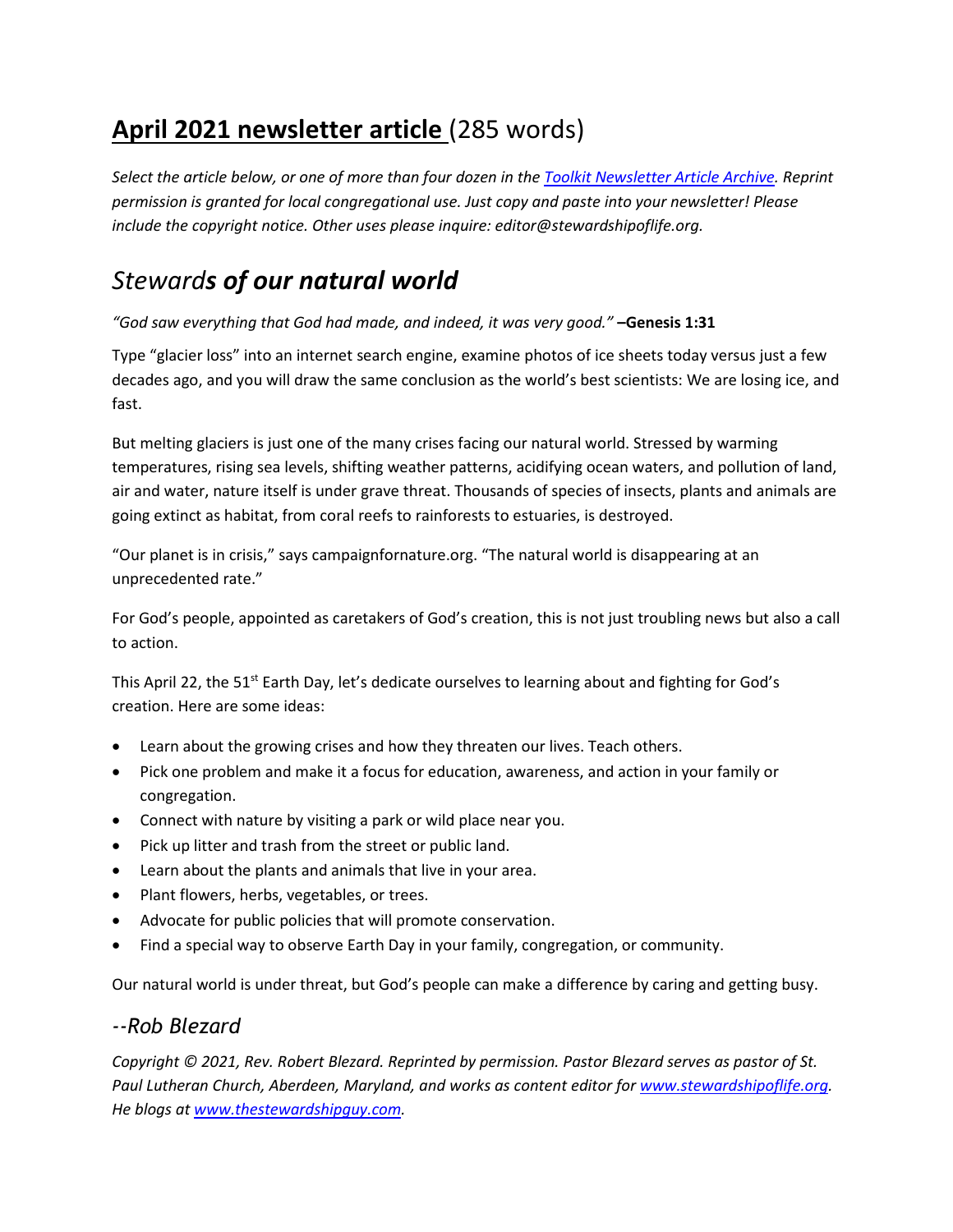### <span id="page-3-0"></span>**Links to resources**

*[A call to heal creation](https://www.livinglutheran.org/2020/08/a-call-to-heal-creation/)* – *Living Lutheran* magazine's August cover story focuses on ways the church and God's people are mobilizing to help our planet. Lots of good work being done! How can you get involved[? Click here](https://livinglutheran.blob.core.windows.net/cdn/wp-content/uploads/2020/07/0820creation.pdf) for an accompanying study guide to help you or your congregation explore the issue.

(Article:<https://www.livinglutheran.org/2020/08/a-call-to-heal-creation/> Study guide[: https://livinglutheran.blob.core.windows.net/cdn/wp-content/uploads/2020/07/0820creation.pdf\)](https://livinglutheran.blob.core.windows.net/cdn/wp-content/uploads/2020/07/0820creation.pdf)

*[I'm a climate scientist who believes in God. Hear me out](https://www.nytimes.com/2019/10/31/opinion/sunday/climate-change-evangelical-christian.html)* – In this succinct and illuminating essay in *The New York Times*, evangelical Christian and climate scientist Katherine Hayhoe explains why God's people should be on the forefront of environmental action. She also speaks of her own struggles to speak truth to Christians who are hostile to talk of climate change. Dr. Hayhoe co-directs the [Climate Center](https://www.depts.ttu.edu/csc/) at Texas Tech University in Lubbock. She also hosts the PBS digital series *[Global Weirding](http://www.globalweirdingseries.com/)*. (https://www.nytimes.com/2019/10/31/opinion/sunday/climate-change-evangelical-christian.html)

**[Awakening to God's Call to Earthkeeping](http://www.stewardshipoflife.org/2016/09/gods-call-to-earthkeeping/)** - Here is a real gem! This 50-page resource includes a leader guide and participant materials for use in small groups: adult or older youth Sunday school, Christian Education classes, women's circles, men's groups, congregational "Green Team," or in a retreat setting. (Also can be ordered for \$5 from the ELCA Resource Catalog.) [\(http://www.stewardshipoflife.org/2016/09/gods-call-to-earthkeeping/\)](http://www.stewardshipoflife.org/2016/09/gods-call-to-earthkeeping/)

**[Every Creature Singing](https://mennocreationcare.org/every-creature-singing)** - Educate your church on how our decisions impact the one and only planet that God gave us to live on — and how we can care for creation! "Every Creature Singing" gives you a detailed 13-session lesson plan, as well as a teacher's guide. Each lesson has Scripture, readings, discussion questions that focus on your neighborhood, and other resources. From the Mennonite Creation Care Network.

**[\(https://mennocreationcare.org/every-creature-singing\)](https://mennocreationcare.org/every-creature-singing)**

[Form a 'Green Team'](https://lutheransrestoringcreation.org/ccck-green-teams/) – Get your congregation involved in the environmental movement to inspire members to take personal and collective steps that will help ensure we will leave a safe, fertile planet for our children's children. A congregational "Green Team" can help through education, advocacy, and action. Lutherans Restoring Creation explains how! [\(https://lutheransrestoringcreation.org/ccck-green-teams/\)](https://lutheransrestoringcreation.org/ccck-green-teams/)

**[Let's talk climate and faith](https://thestewardshipguy.files.wordpress.com/2020/02/lets-talk-faith-elca.pdf)** – Understanding that environmental action is controversial in some Christian circles, several church groups got together to create this helpful 21-page guide for initiating helpful conversations around creation care. Extremely helpful in your personal or congregational ministry. [\(https://thestewardshipguy.files.wordpress.com/2020/02/lets-talk-faith-elca.pdf\)](https://thestewardshipguy.files.wordpress.com/2020/02/lets-talk-faith-elca.pdf)